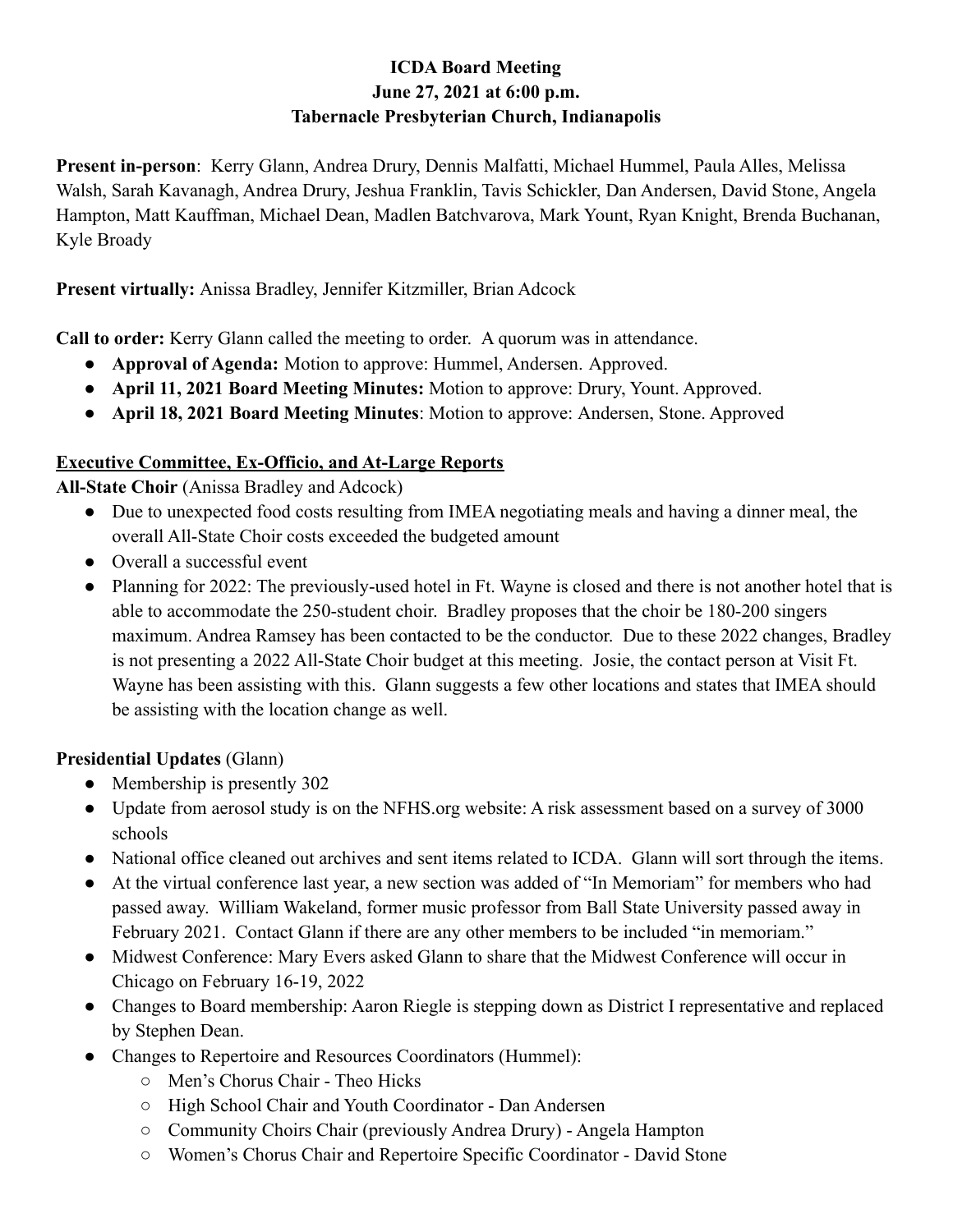- Vocal Jazz Mark Yount
- Junior High/Middle School Chair Erica Colter
- A replacement is needed for Mark Yount in District 5

# **Treasurer's Report** (Alles)

- Quarterly report: Total income in savings = \$13,936.32. Balance in savings account (after transfer of  $$20,000.00$  to checking account) =  $$33,741.12$ . Balance in checking account after expenses =  $$6,321.11$ . Combined savings and checking accounts = \$40,062.23.
- Money from conference is being held by Cvent right now and will be deposited to us 30 days after the event ends
- Alles reminds everyone that there must be a healthy financial cushion
- Two of our major events straddle the fiscal year which complicates working out figures
- Alles suggests All-State Choir to increase fees for next year. Other suggestions are made to increase the school fees on a scale so that schools with more students auditioning have a greater cost.
- Malfatti reminds the board that while budgeting for events, consideration must also be made for the overhead costs of running of ICDA
- Approval of budget: Motion: Franklin, Schickler. Approved

#### **Summer Conference** (Hummel)

- Hummel: Asks the board to be helpful to new people, passes out presenter bios to announcers, requests people sign up to drive headliners, and discusses vendor presentations and other conference details
- Kauffman will give a tour of the building after the meeting
- Knight: Discusses how virtual registrants will be participating in the conference through a Zoom webinar, how the Whitacre virtual session will work, that reading session lists will also be available on-line, and that a professional development certificate can be available with PGP points
- Walsh will send the link to the document directly so that all registrants can easily access the lists
- Discussion ensues regarding a social activity after the Vocal Jazz performance

# **All-State Vocal Jazz** (Buchanan)

- There are two All-State Vocal Jazz groups this year: Andersen and Yount will each direct a group that is smaller than a typical year and each group is singing three pieces
- Thank you to Michael Dean and Beech Grove High School for hosting the event

# **IMEA Liaison** (Hummel)

- IMEA 2022 Conference: Jacob Narverud is a clinician. The Elementary Honor Choir clinician is Tom Shelton. The Middle School Honor Choir clinician is G Phillip Shoultz.
- 2021 All-State Honors Choir was a success. The Palladium was expensive (more than double the Embassy Theater in Ft. Wayne) and is not sustainable in the long-term but worked well for one year.
- Many hotels in Ft. Wayne are temporarily closed, and may be permanent. IMEA is in contact with Visit Ft. Wayne.

# **Upcoming Board Meetings** (Glann)

- Sunday, October 24, 2021 time and format TBA
	- Glann: Virtual meetings save money for the board by not having to pay mileage. The October meeting has the least amount of business.